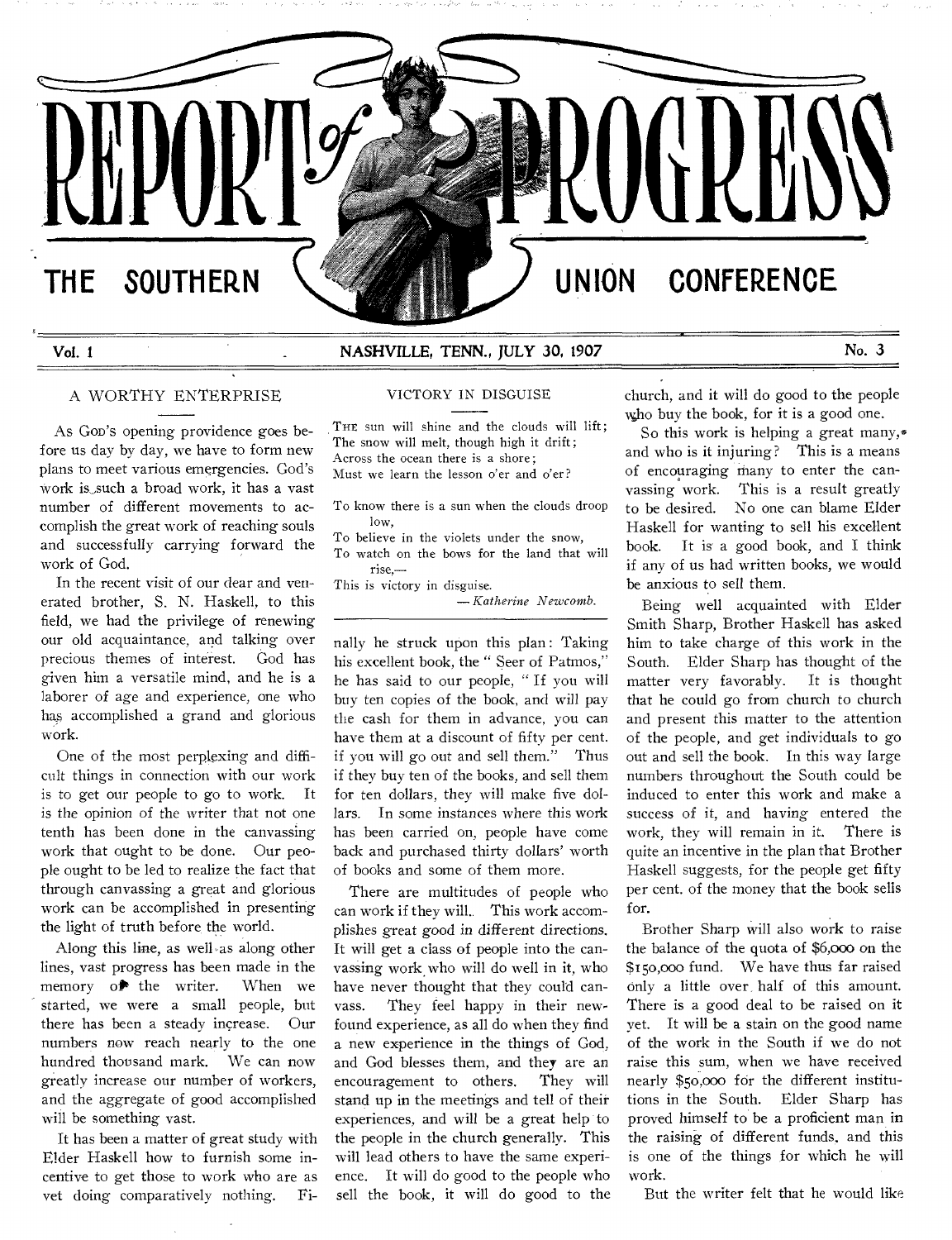to get the judgment of the members of the Southern Union Conference Committee, to see whether they would favor such a move or not. I have received letters from the majority of the members, and they favor Brother Sharp's taking up this work. Brother Sharp has been notified of this fact, and he is-about ready to start. He is going out under the direction of the members of the Southern Union Conference Committee, and will visit the churches in the interests of the work I have mentioned.

Also Brother Sharp will work to secure subscriptions for the WATCHMAN. Sad to say, there are a great many.people all through the South who are not taking the WATCHMAN, who ought to do so. As he goes from church to church, Brother Sharp will urge the people to give him their subscriptions to this paper.

Elder Sharp is an old and experienced laborer in this cause. He is sound in the faith of this people in the Testimonies, and in every branch of the work. He believes in the old form of organization, the form that has been in use for the past forty or fifty years. - He will talk of these different subjects in the churches where he will go, and he will talk on different matters relating to the faith of our people. We believe that he will do a good and valuable work. We write this article, asking our people everywhere to give him a special welcome. We believe he will do you good, brethren and sisters, and not injury. He is thoroughly posted in the doctrines and positions of our people, and we hope that his efforts will be valuable in many directions. GEO. I. BUTLER,

**President Southern Union Conf.** 

# THE IMPORTANCE OF CAMP-MEETINGS

" THE, camp-meeting is one of the most important agencies in our work." It is important that the members of our churches should attend.

" Some will say, ' It is expensive to travel, and it would be better for me to save the money and give it for the advancement of the work where it is so much needed.' Do not reason in this way.. God calls upon you to take your place among the rank and file of his people. Strengthen the meeting all you can by being present with your families.

" Brethren and sisters, it would be far

better for you to let your business suffer than to neglect the opportunity of hearing the message God has for you. Make no excuse that will keep you from gaining every spiritual advantage possible." " You cannot afford to lose one such privilege."

" Let the army of the Lord be- on the ground to represent the work and cause of God."

" Do not plead an excuse." Go to the camp-meeting even though you have to make a sacrifice. Help those who desire to attend, if necessary, providing them food and lodging.

" God will do great things for his people. He will bless every effort to honor him." W. L. KILLEN.

*Archdale, N. C.* 

### THE INEVITABLE LOGIC

RECENTLY there has been advanced among us the theory that each church is an independent unit. Now we state, and that with absolute assurance, that all must recognize it to be a fact, that the logic of this theory is utter disintegration ; that it means a complete separation down to the individual atom, if matter can really be thus sifted to the ultimate unit.

The universe is the creation, and is under the control of one God. There is a unity running through it all. If it is correct that a few men may band together and become independent of all others, logically it must be true that one man may and should be independent of all other men. Considering man as consisting of different organs, why not, then, each organ independent of others? for the Scripture plainly teaches that Christ is our head, the head of the body, the church, and that we are members of his body, and of his flesh, and of his bones, and that we are members also one of another.

While I belong to the church in Nashville, yet I am related and in a measure responsible to every church-member, not only in the United States, but in the world ; and I am related also, and responsible, to every angel in heaven, and to every inhabitant of every other world in the universe of God.

If a church of ten may be independent, so may a church of two ; and why not each individual, and why not every organ of every man's body? This ultimately means the separation of every

atom of matter in the universe from every other atom, and can logically be nothing else. This is Satan's logic, the logic of separation, the logic of breaking up of physical organization ; and this logic is utter ruin, death, earth to earth, dust to dust.

No! ten thousand times no! There is one Lord, one faith, one baptism, one Spirit, one hope. We are all one in the Lord. While the servant of the Lord is thus responsible, yet is he left free. It is a wonderful apparent paradox that he who is the servant of the Lord is the only free man. But this freedom does' not -mean difference, contest, separation, independence, an independent congregation, or an independent man. It means individuality, and yet a blended mutual responsibility.

Remember the prayer of the Lord and Saviour under, the very shadow of the horror of great darkness in Gethsemane, and just before the awful crucifixion: " Holy Father, keep through thine own name those whom thou hast given me, that they may be one, as we are."

J. S. WASHBURN.

# CANVASSING AS AN EDUCATOR

I HAVE seen a green, diffident, awkward college student, right from the farm, so completely changed by his experiences in book canvassing during the vacation following his freshman year that you would scarcely have recognized him. Confidence and self-assurance had taken the place of timidity and self-consciousness. His canvassing tour had proved a tour of self-discovery. He had developed initiative, and the very discovery that he could sell something had increased his faith in himself.

Before he started out canvassing, he was a very poor conversationalist, because of his great timidity and lack of experience ; but when he returned to college in the autumn, he talked very interestingly. His work had forced him to talk a great deal of the time, to state his opinions clearly and pointedly, and to try to be interesting and convincing.

His experience had taught him a great deal about human nature. He had found that different persons must be approached in different ways, each from a different avenue; that what would convince one person might not have any influence upon another. So he had been forced to study people, to learn to read them,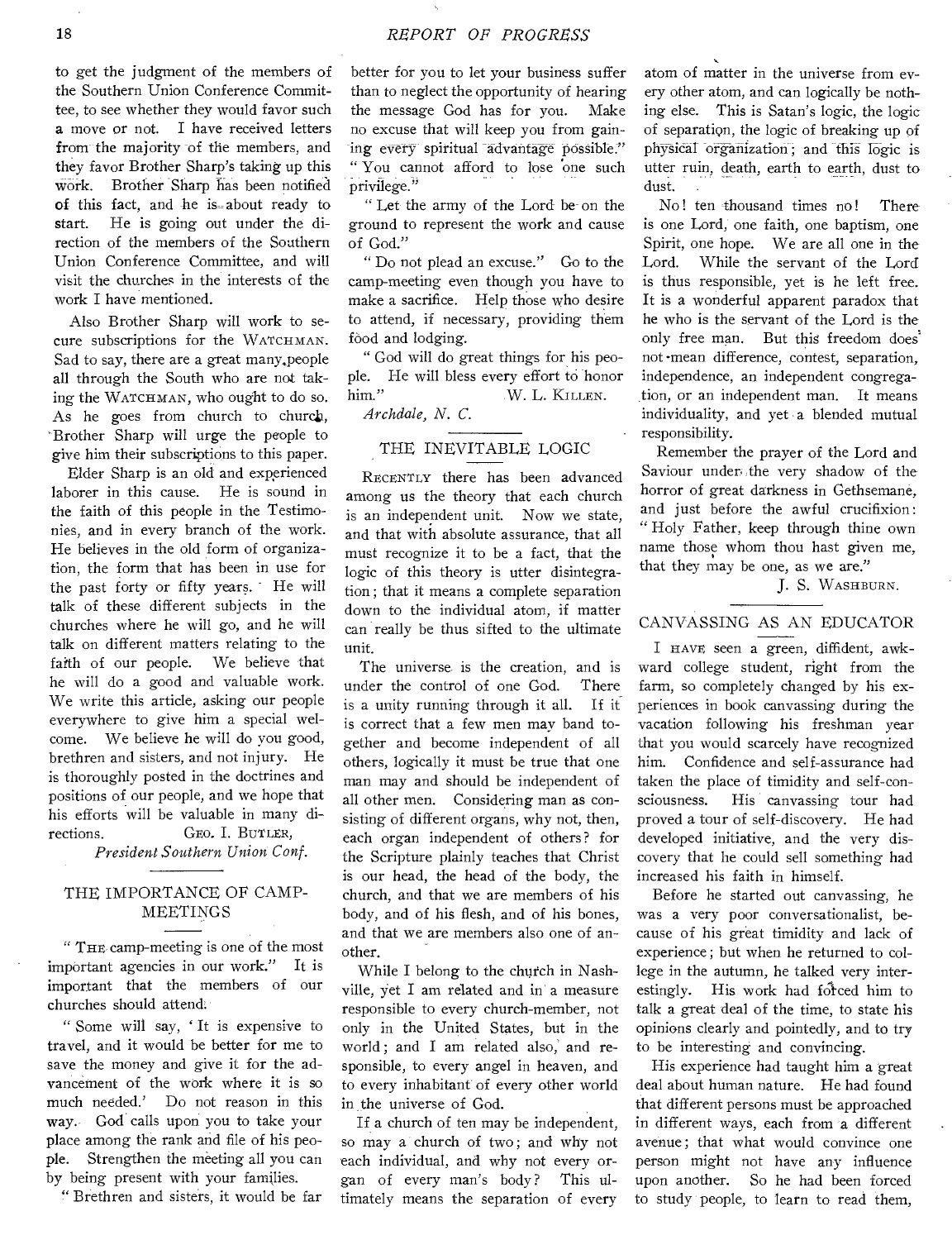nnnnnnnnnnnn

that he might be able to approach different types of men and women in different ways, each according to his peculiar temperament.

It is really remarkable how quickly a canvassing experience develops a spirit of self-reliance and manly independence. There is no leaning here, no depending upon the advice of others. The canvasser must stand or fall alone.

There is nothing that will bring out the initiative, the resourcefulness and inventiveness in a man quicker than canvassing. Like traveling, it grinds off the hard angles and the rough corners of those who have not had the advantages of society.

Canvassing gives a great opportunity for studying human nature, and there is no other education like this. It is a great thing to learn to read people, to develop sharp discrimination of character,'to be able to measure men, to weigh their motives.

The successful canvasser must be a great student of the approaches, the avenues to the mind, for-no two people are reached in exactly the same way. The canvasser must learn the susceptibilities of people, must find their approachable point, whatever it may be. He must learn the power of the first impression. He will soon discover that if he makes a bad impression at first, it will probably take him more time than he can get in the interview just to overcome this unfavorable impression, and to get back where he started. He will learn that with some people it is next to impossible to erase the first bad impression. It clings tenaciously.

Any kind of salesmanship employment is especially desirable for those who have been reared in the country, or who have not had the advantages of mingling with all sorts and conditions of people.

If a certain amount of canvassing were obligatory in all our colleges and higher institutions of learning, I believe it would be a good thing for the students, because it would develop resourcefulness and inventiveness ; it would show them a side of their nature which a college course does not touch.

It is well known that many students who pay their way in college by canvassing develop a remarkable practical power which students whose expenses are paid by their parents do not develop. *— Success.* 

# *THE \$150,000 FUND*

# DONATIONS ON THE \$150,000 FUND

REcEIvED at the office of the Southern Union Conference during the month of June, 1907.

| Alabama Conference                                                                                                                   |                  |       |                            |
|--------------------------------------------------------------------------------------------------------------------------------------|------------------|-------|----------------------------|
| Previously reported                                                                                                                  | \$194 63         |       |                            |
| Helen McKinnon, Treas.                                                                                                               |                  |       | 41 79 \$236 42             |
| Cumberland Conference<br>Previously reported<br>W. Latham                                                                            | 490 30           |       | 25 00 515 30               |
| Florida Conference<br>Previously reported                                                                                            |                  |       | 322 70 322 70              |
| Georgia Conference<br>Previously reported<br>Mrs. Clara Phillips, Treas.                                                             | 331 36           |       | 9 03 340 39                |
| Louisiana Conference<br>Previously reported<br>Mr. and Mrs. A. B. Thomas                                                             | 303 16           |       | 3 00 306 16                |
| Mississippi Conference<br>Previously reported<br>Greenville church                                                                   | 187 63           | 2 20  | 18983                      |
| North Carolina Conference<br>Previously reported<br>Jessie V. Bosworth, Treas.                                                       | 238 50           |       | 13 11 251 61               |
| South Carolina Conference<br>Previously reported<br>Mrs. R. T. Nash, Treas.                                                          | 101 35           | 31 34 | 132 69                     |
| Tennessee River Conference<br>Previously reported<br>T. E. Pavey, Treas.<br>P. J. Rennings<br>Total for Southern Union<br>Conference | 471 79<br>193 03 | 500   | 66982<br>2,964 92 2,964 92 |
| Previously reported outside<br>Southern Union Conf.<br>Annie Sanders, Illinois                                                       | 56780            | 19 00 |                            |
| F. H. Schram, Iowa                                                                                                                   |                  | 10 00 | 59680                      |
| Total outside Southern Union<br>Conference                                                                                           | 59680            |       |                            |
| Total receipts to July 1, 1907<br>W. A. WILCOX, Treas.                                                                               |                  |       | 3,561 72                   |
| ACCORDING TO OUR CIRCUM-<br><b>CHAMORS</b>                                                                                           |                  |       |                            |

STANCES

THAT our gifts should be according to the circumstances in which we are placed is very plainly taught in the Bible. No one can tell another how much he should give. That is a matter sacred between the man and his God. We believe that the Holy Spirit will often tell a man definitely how much he should give, and in as sacred a matter, it is better that it be thus left. Many times, we believe, our brethren have heard a voice which has said definitely, " You should give one hundred dollars," sometimes ten times that amount. Then, again, according to the circumstances in which we find ourselves, the Spirit of God will say, " You should give ten," or "five," it may be; and possibly when our circumstances are much reduced, a smaller amount. But in every case our gift is according to our ability, and cannot be measured by the gift of another.

The following statement, written by Sister White, very clearly sets forth this principle:— " The Lord now calls upon the members of

the Seventh-day Adventist church in every locality to consecrate themselves to him, and to do their very best, according to their circumstances, to assist in his work. By their liberality in making gifts and offerings, he desires them to reveal their appreciation of his blessings, and their gratitude for his mercy." J. S. WASHBURN.

#### A VERY DIRECT APPEAL

THAT all the property and money we possess is the Lord's is a principle clearly laid down in the Scripture, for we ourselves are his. He has bought us and all that we have with the price of his own life-blood. How thankful we may be, too, that as a people we have a voice, the voice of the Spirit of God, which speaks to us so clearly and definitely in regard to any special work which the Lord would have us do.

Here is a very definite and positive appeal written on the 8th of March, 1907, which comes to us through the spirit of prophecy:—

" My dear brethren and sisters, all the money we have is the Lord's. I now appeal to you, in the name of the Lord, to unite in carrying to successful completion enterprises that have been undertaken in the counsel of God, and that are waiting for their portion of the \$15o,000 fund which has been called for by the General Conference Committee."

J. S. WASHBURN.

#### ENCOURAGE THE CHILDREN

THAT the children should have a part in the raising of the \$15o,000 fund, and in fact, in every enterprise before our people, is selfevident. When the \$100,0oo fund was raised, there were many children who gave their pennies, and the total amounted to a large sum. In the annual offering we are certain that quite a proportion of the gift comes from<br>the children. The Sabbath-school offerings The Sabbath-school offerings which are sent to missions, are also made up by the children quite largely.

A statement dated March 3, 1907, sent out in the interests of the \$15o,00o fund, will be of interest in this connection :—

" Every church-member should cherish the spirit of sacrifice. In every home there should be taught lessons of self-denial. Fathers and mothers, teach your children to economize. Encourage them to save their pennies for missionary work. Christ is our example. For our sake he became poor, that we through his poverty might be made rich. He taught that all his followers should unite in love and unity to work as, he worked, to sacrifice as he sacrificed, to partake of his sufferings, that they may be partakers of his glory."

J. S. WASHBUBN.

ARE you surprised at the number of failures in this world? Then consider the number of people who do things by halves, in a slipshod, unfinished way, the people who work with one eye on the office clock, the people who are continually saying, " Well, that is n't quite right, but I guess it will do," and cease being surprised.—Kate *Clyde.*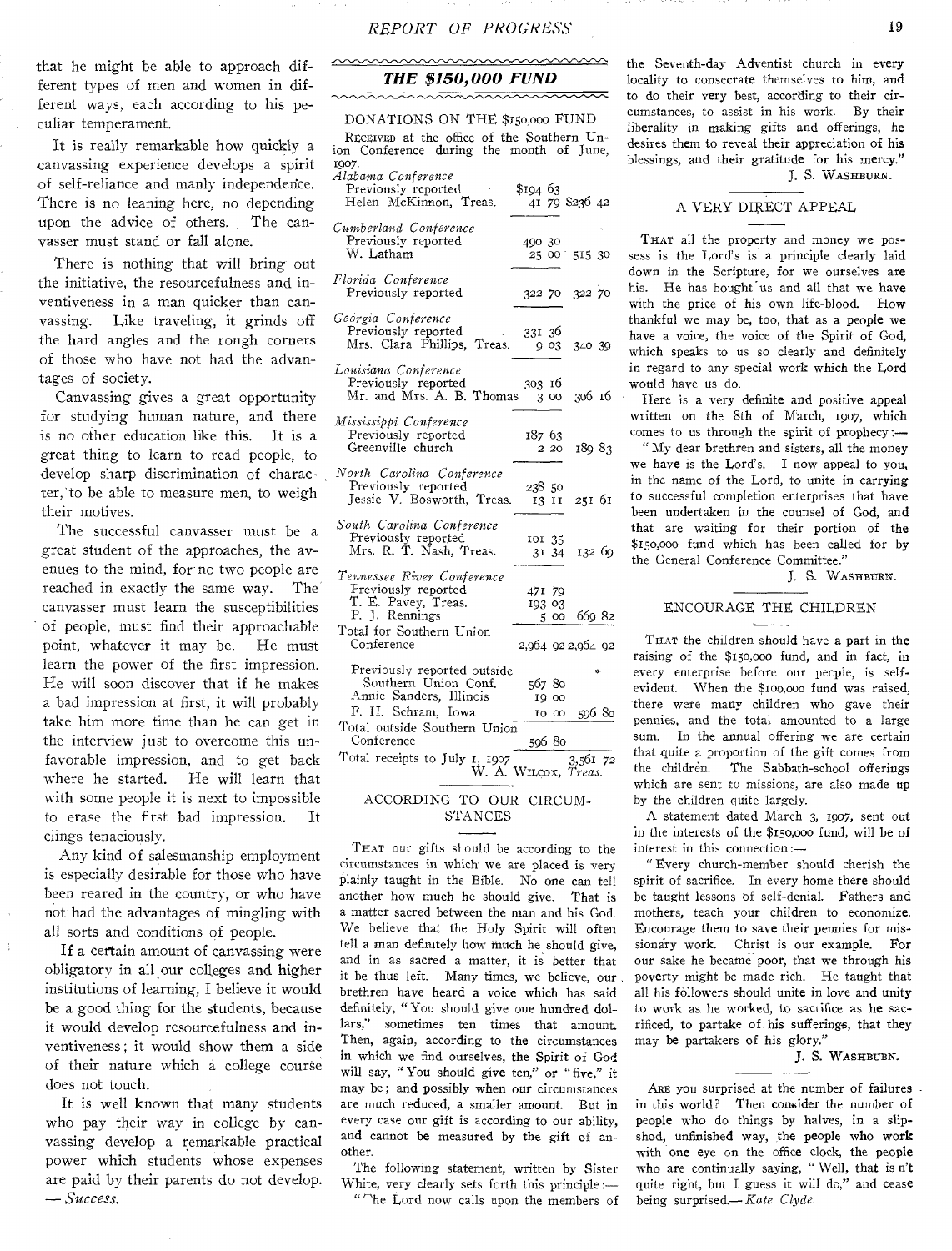

#### HUNTSVILLE, ALA.

I ARRIVED at Huntsville on •Friday, July 5, and found a company of about seventy teachers and students, enjoying the good things that they had been receiving at the Educational Convention, which had been in session for four weeks. Besides occasional visits of brief duration made by others, Prof. J. E. Tenney, F. R. Rogers and his wife, A. E. Harrison, Dr. Lydia E. Parmele, Miss Katheryn Foster, and the Faculty of the Oakwood School had been the instructors.

On the commodious campus of the school eight small tents had been pitched to aid in accommodating those in attendance; and a large tent seated with comfortable chairs served as classroom and for the public services. In addition to the regular class work, public services have been held each night, Sabbath at 10 A. M., and both Sabbath and Sunday at 3 P. H.

The preaching at night has been designed as a connected study of the foundation principles of present truth. Although the attendance from the outside has not been large, we feel sure that a good impression has been made. On last Friday night, in response to a call, more than one half of the congregation came forward for prayers. ' The good Spirit of the Lord came in, and hearts were made tender. On Sabbath afternoon, five went forward in the ordinance of baptism.

I think I have never been at a meeting where those in attendance seemed more appreciative of the efforts put forth, and responded more heartily to the work done. The Oakwood School sends into the field a number of teachers this year, and their places should be supplied by other students by the opening of another school year. This school has a much larger place in my interests since I have had the pleasure of personal acquaintance. Will not our brethren and *sisters* everywhere take an active interest in securing a large attendance at the school another year?

R. W. PARMELE.

# OUR NORTH CAROLINA CAMP-MEETING

OuR camp-meeting will soon be here, and a blessing awaits all who will attend. My dear brethren and sisters, have we laid our plans to be there, and receive what is in store for us?

It is well to step aside a little while from the

# THE FIELD

busy cares of life, and with our brethren seek the Lord. No one can afford to miss this yearly meeting in the leafy grove on the old camp-ground. Our brethren need our experiences ; we need to hear them tell theirs: so let us lay our plans to be on hand. Satan will do all he can to keep us from going; this is his business. But the Lord delights to see his people meet in holy convocation, and as we near the end, the greater is the need of these meetings.

Our message is encircling the earth. The sun does not set on the gospel message. It will soon be finished, and the final gathering on this earth will take place. The whole family of God will be there. Come, let us meet on the camp-ground, and talk this all over. Let us leave our cares at home, and seek the blessing the Lord has in store for us.

D. T. SHIREMAN.

# ROCKPORT, TEXAS

OuR meeting here is progressing nicely, and we hope to see a goodly number lay off the Roman yoke and take the yoke of Christ in its stead. Seven adult persons have already made a start to keep the commandments of the Lord, accepting Jesus as their Saviour.

I praise the Lord for the truth and its plainness and power.

I am delighted with the WATCHMAN, and believe it to be suited especially to the outside world and to new beginners.

W. M. CUBLEY.

#### FIELD NOTES.

SINCE the first issue of REPORT OF PROGRESS. I have written our different workers and leading brethern in North Carolina asking them to co-operate in making the new venture reach to its possibilities by promptly reporting items of interest from their different fields. Several have replied, *giving* assurance of their loyal support in every advance movement. Some have spoken *of* their preference for a local conference organ, but have nevertheless expressed also a willingness for what is regarded as the greatest good to the greatest number. This is the right spirit, and is the one that will be more and more manifest as God's people heed the admonition, "press together, press together, press together."

MONDAY, July 8, I, in company with Brother W. L. Killen, arrived in Thomasville, N. C. We began at once to make preparations for work at that place. By Thursday evening we had the tents pitched, seated, and lighted, and were ready to begin meeting. Brother Killen preached Thursday night to a very attentive audience of about ninety. The attendance has since increased. Brother George Crawford came Sunday to help in the work. The people have been very kind and obliging. The tent is

seated with chairs furnished free by the town school board. Light is furnished by the electric plant of the city also free. The lots were given free of rent. We earnestly desire to see a good work accomplished here, and these free-hearted people rewarded by being permitted to receive God's wonderful free truth.

-Brethren Killen and Crawford remain to pursue the work. I go to Lexington to open up a similar work there. We much desire that the people of Lexington also shall hear the warning, and some be ready to come to the camp-meeting and take their stand firmly for the truth.

I HAVE just received returns from Commissioner Fitzgerald, advising that our application for reduced rates to the camp-meeting has been rejected. This I regret very much. I hope our brethren will not let this deter them from coming to this very important gathering. The Lord can overrule all these untoward things so that they will work together for good.

I AM now (July 19) at Greensboro. The believers here are of good courage. I *give*  praise to our loving Father for his kindly care for *his* children. Yesterday I was driving my horse, accompanied by my youngest son. A cloud was near, but no rain was falling. As I drove past a large sycamore tree and just as we were directly underneath, lightning struck the tree. Leaves and bark fell into the wagon bed. The horse fell to his knees, but immediately rose and started to run. With some difficulty he was stopped. The shock was very severe, but aside from a tingling in the left arm, the pain was soon over. Not a minute before the bolt struck, I had been saying to myself, "The angel of the Lord encampeth round about them that fear him and delivereth them." As I looked to see my boy, and saw him uninjured, my heart swelled with the thought of my own unworthiness. With a new sense of constant dependence on our Father, we drove on; and I said to my boy, "My son, it is well that we be ready. God has spared our lives. Had it not been so, should we have been prepared?" T. H. J.

# NATCHEZ, MISSISSIPPI

SABBATH, July 13, was a happy day indeed for our little flock here, when five precious souls were baptized in the " commandments of God and the faith of Jesus." God's Holy Spirit was present in sanctifying power. One man who came to see his wife baptized was *so* impressed by the solemn scene that his heart was turned to the Lord for righteousness. He expressed a desire to follow his wife in baptism, and that speedily. We pray that God will make this union in the flesh, one in the Spirit also.

We praise the Lord for the abiding interest that is manifested in the truth. We are hopeful that a strong company will yet be gathered out of persons suitable for workers, our labors having reached an educated class. We pray that God will mightily *bless* the effort to the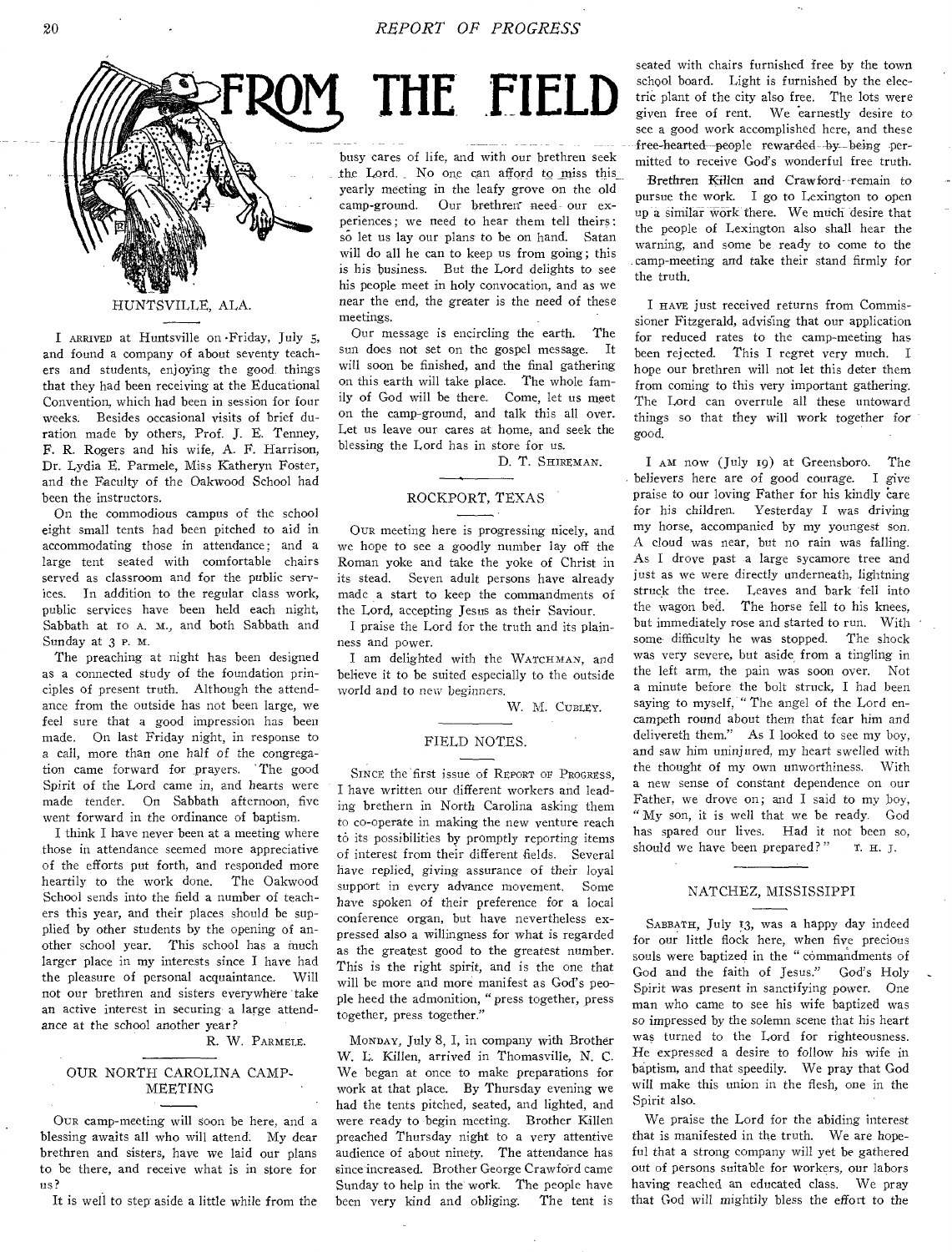#### OUR CAMP-MEETINGS'

THE camp-meeting season is now on. We trust that the meetings will be profitable. We feel that it is a great blessing that-Brother Spicer will be here from the General Conference force, and Brethren Parmele, Washburn, and Tenney from this field will also be at the meetings, and we believe they will be a great help to us. Our meetings in the Southern field are so close together that I. suppose it will be impossible for.a certain set of workers to go to each meeting. Some of the brethren will go to the first half of the meetings and others will go to the last half, and thus the people will get all the good possible.

We trust that our brethren will all turn out and attend these meetings. They will be seasons of great spiritual profit. If there ever was a time when our people should attend the camp-meetings, that time is now. You will miss a great deal if you do not hear Brother Spicer, who is the secretary of the great Mission Board which sends laborers and missionaries to all parts of the earth. He is thoroughly imbued with the missionary spirit, and probably is better acquainted with our work in foreign fields in general than any one else. We are sure that he will give our people ideas and views of the work such as they have not had before. I bespeak for him large gatherings of our people at every meeting, and God will bless the other brethren and make them useful, I am sure, if the people will only come out where they can receive the benefit of the instruction that will be given.

Tear yourselves away from your worldly business and worldly pursuits, dear brethren, and come out and hear the great truths of the word of God, for they are the most important things in the world to-day. We are nastening on to the glorious consummation of this message. If we do not prepare for it, we will not be ready for it when it comes. God's work is going forward with greater rapidity than it ever did before. Its progress will in crease right along; but it will be hindered, I fear, by the unbelief of some of our people. But unbelief to the rear, and faith in the lead, is the motto. The unbelievers will stay in the rear, and will be ruined at last. God is in the work, and it 'is a source of great sadness that some of our people are so blind that they cannot see it.

The work was never before moving as it is now. Our printing offices are having greater prosperity in the printing of our literature than ever before in the history of the denomination. How they are to find ways and means to print all the books that we ought to have is coming to be more and more a perplexing problem." There is a very heavy demand for books in the Spanish language to sell in countries where the Spanish language is spoken. The work is moving forward in India, China, and Africa, those countries where superstition and ignorance have reigned.

Now, there is one thing that we wish to charge upon all the people in connection with the camp-meetings. We must not fail to raise the quota coming to the Southern field, or the share allotted for the Southern Union Conference to raise, amounting to \$6,000. We have received donations from this fund amounting to almost fifty thousand dollars, and if we should fail to raise our small share of \$6,000, it would be an everlasting disgrace upon us and upon our work. There is only a little over half of it raised now, and our brethren and sisters must bend every effort to see that the fund is raised as soon as possible.

Brother Sharp has probably already gone out to engage in the line of work which was mentioned in this issue of PROGRESS, and he will do everything he can in this matter. Our institutions have been placed in better condition, and have been able to do their work more efficiently, because of the money received on this fund, and we would be very ungrateful if we did not raise this sum of \$6,000.

Brethren and sisters, let us do our duty. Certainly we should manifest our appreciation of all the blessings and privileges which we enjoy and raise our portion of this fund. May the Lord help us to do our part of the work and do it faithfully. G. I. B.

#### OUR CHURCH MISSIONARY MEETINGS

" FoR as the rain cometh down, and the snow from heaven, and returneth not thither, but watereth the earth, and maketh it bring forth and bud, that it may give seed to the sower and bread to the eater: so shall my word be that goeth forth out of my mouth; it shall not return unto me void, but it shall accomplish that which I please, and it shall prosper in the thing whereto I sent it." Isa. 55: to, II. Do these words mean anything to us as a people? To whom is the Lord speaking? — Assuredly to those who profess to keep the commandments of God and have the testimony of Jesus.

In last week's ProGRESS we wrote that plans and methods to carry on the work in our tract and missionary societies would be presented in future articles.

The first thing to be done is to call a meeting of the church-members, and tell them you want a full attendance. None can afford to remain away. On the evening of your meeting, after prayer has been offered for its success, and the speaker- has mentioned the reason of the meeting being called, it would be well to read a few extracts from the Spirit of Prophecy on missionary work: " Our church-members are to co-operate in the work of spiritual tilling, with the hope of reaping by and by. The work must be done. The soil is stubborn, but the fallow ground must be broken up, the seeds of righteousness must be sown. Pause not, teachers beloved by God, as if doubtful whether we prosecute a labor which will grow as performed. Fail not, neither be discouraged. They that sow in tears shall reap in joy. ' We are laborers together with God; ye are God's husbandry, ye are God's building.' Remember that you cannot trust self."

Now comes the time to select your leader from the members of the church. Appoint a librarian, and a secretary to keep the minutes. The offices of librarian and secretary may be filled by one person if the church is small, but personally I prefer two persons to fill these offices. One may prove a help to the other, and in committee it is better to have three than two. Before you can go further comes the question of finance, and I would say right here,—

Let every order sent out by your society be *accompanied with the money.* 

I have known many societies to become so, discouraged on account of being in debt that they have become spiritually dead, and finally that society has given up in despair. It has taken years to pay off the old debt, and they have never cared or taken the interest to start another society but we should always regard the giving as a privilege. We must give to the work whereby the truth may be sent to others, and they in turn be brought to a knowledge of the truth. When we call to mind the great price God gave for us in the gift of his Son, dare we withhold our means? — Nay, verily, we dare not, and I think I can hear you say, No, no.

Every society' should take a large club of the WATCHMAN to distribute in a systematic way—among neighbors, to send to friends, and in selling the paper. Many of the younger as well as the older members should go out and sell this paper, in every town where the society is located, whether the town is large or small. And as they go from house to house, and feel that they are co-laborers with the Master in sowing the seeds of truth, their own souls will be watered.

Let the workers in time secure weekly, monthly, or yearly subscriptions for the paper. Personally I think the two first methods are preferable. One comes in personal contact with the individual by these weekly and monthly visits, and in time you gain the confidence of these persons, and thus we move up step by step, and the people begin to look for our coming, as they would if they were expecting a friend to visit them. And this is as it should be, when we realize that we have one of the most precious messages ever committed, to man. When all this is done, we shall find them wanting to know where we hold our meetings. Then it is your privilege to offer to take them with you. And the promise comes: My word . . . shall not return unto me void."

Then you must have a full range of tracts and the *Family Bible Teacher.* We should have a leader to instruct members how to work with the tracts and write letters to accompany them. I feel that letter-writing is one of the most important branches of the tract society work. As you correspond with the people, you will find them asking you some very peculiar questions, and some that are hard to answer, and I would not try to answer, but tell them that you are sending them some reading matter that will explain more fully the subject referred to in their letter. . *So*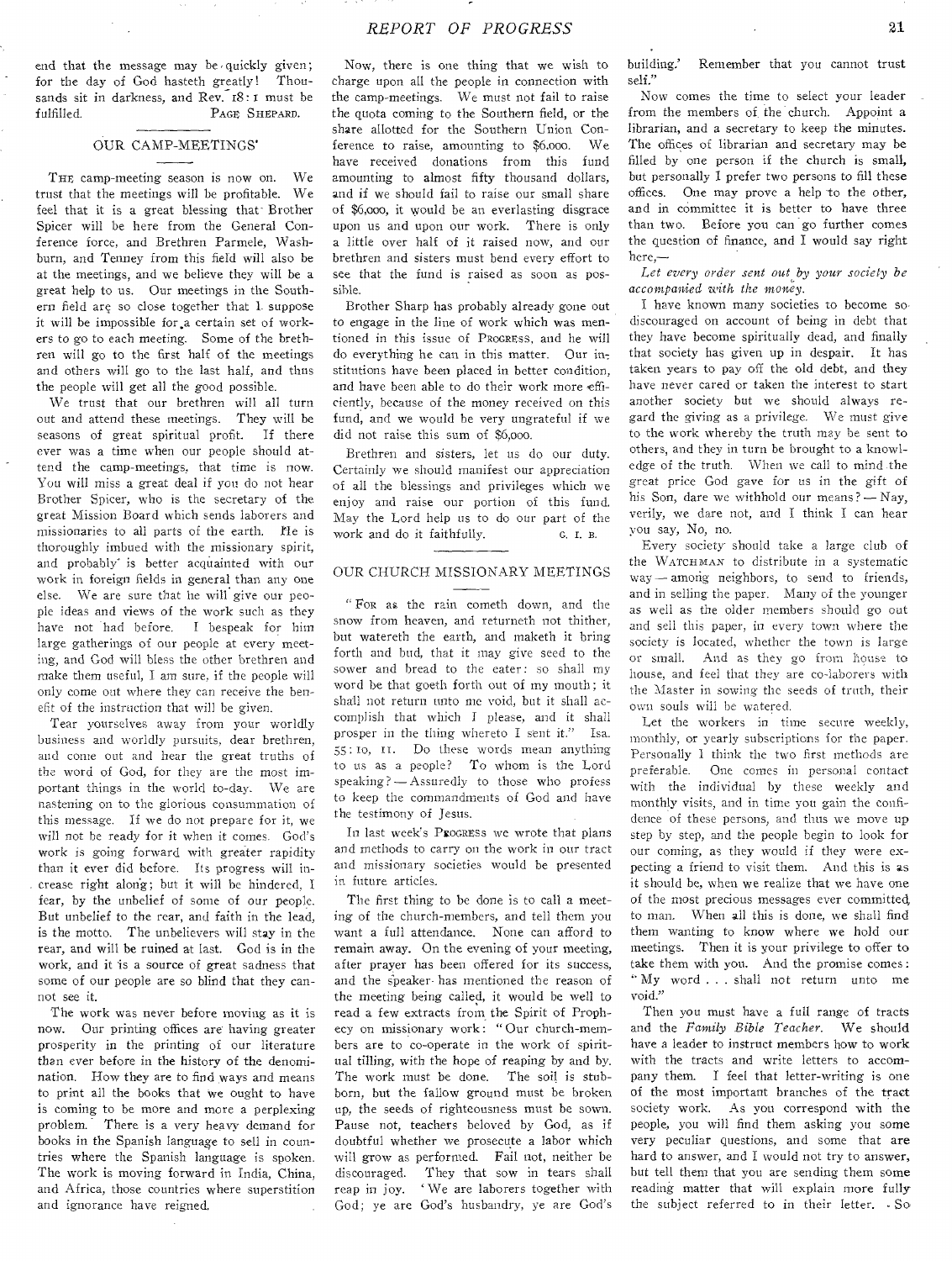you go on from letter to letter until your work is complete.

The same plan may be used in regard to the " Family Bible Teacher " in the house-to-house work. This part of the work should be entrusted to some of the older members of the church, who should take some of the younger members with them while visiting families. In time the younger persons will gain the confidence of the people with whom they labor, and can carry the work forward more intelligently. Then two of the younger members can go together. Thus are we continually learning and instructing.

It is a good plan to get some of the members to make you a box to put your tracts into, and also to get another one, if possible, and you can get permission to have it put in your railway station. Then be sure to keep it supplied with literature of various kinds, the *Watchman, Life and Health,* and a few numbers of *Liberty.* 

While in Wellington, New Zealand, I recall many instances in which people were brought to a knowledge of the truth and of health reform by the means of the box placed in the railway station; and on it was printed, " Please Take One." One influential gentleman accepted health reform, and came to America to one of our largest sanitariums, to try to save his life; but all the treatment and, attention he received were of little use. They were only able to prolong his life about the space of two years. But better than all, his eternal life was assured to him; for he accepted the message fully, and\*died in the hope of a part in the first resurrection. Again: " My word . . . shall not return unto me void."

This was not an isolated case. I could mention many if time and space would allow. Shall we not take courage? And as we come to the missionary meeting each week, our hearts will overflow with all the good things we have to say, and our testimonies will be so rich and full that all will see we have been with Jesus. "A working church is a living church."

" The very simplest modes of work should be devised and set in operation. If the members will unitedly accept such plans, and perseveringly carry them out, they will reap a rich reward; for their experience will grow brighter, their ability will increase, and through their efforts souls will be saved. That the burden may be distributed, an education must be given to the church by those who can teach the workers to follow Christ and to work as he worked."

Next issue we will take up plans for reporting *our* labor.

MRS. M. H. TUXFORD.

#### BIRMINGHAM, ALA.

In is encouraging to read the REPORT OF PROGRESS, especially when the work and cause of God is steadily gaining ground; and perhaps a word from this city may be a source of encouragement to some.

At our camp-meeting in Ohio three years ago, after a most earnest appeal for men and means for the needy fields, the conference -voted half their workers and half their tithes to support them in these fields, and I with others gave my name for the Southern field. But I could not make the necessary arrangements until last November, when with my family I came here, and since that time we have had the satisfaction of seeing our Sabbath-school increase in membership from thirteen to twenty-seven. Six have been added to the church, three by \_profession of faith and three by letter, and others are • studying the message and keeping the Sabbath.

The church has long since paid the amount assigned them on the \$15o,000 fund, and Sabbath, June 29, we raised \$1o8 more for the fund, and we are not through yet if more is needed.

Our annual camp-meeting will be held here this fall, and a special effort is being made preparatory for that. Tent-meetings are in progress in the suburban towns and about two hundred copies of the *Watchman* are being sold weekly in the city by the white church, besides what the colored church are selling.

We are glad to report that while in the past the cause here has met with reverses and severe discouragements, at the present time the Lord is blessing our work, and the work is onward. C. C. WEBSTER,

# A NEW FACE.

THE other day a new face made its appearance at our house. Its look was so bright and cheering that it was immediately given a hearty welcome. The life of this new visitor seems so fully wrapped up in the PROGRESS of the message, that I could but pledge it my full support.

This new laborer has been assigned to the Southern Union Conference as his field of labor. His entire time will be given to visiting the homes of all who give him an invitation. I am sure that one visit will convince any lover of the Lord's work that Brother PROG-RESS is deeply interested in his mission.

I have been in this field but little longer than PROGRESS, and I cannot but rejoice over having a part in carrying the last message to this people. A short stay will convince any one that the cry of the field is for help, Christian help; help that is as willing to endure unpleasant things for Christ as Christ was to endure unpleasant things for us. Could we but see our Saviour as he appears in the light of prophecy, we would also see scores of our young people pushing out into the work.

There is bountiful evidence that the effort here will be short. Therefore a response to the call of the hour must be quick.

As I notice the report of the book work in different parts of the South, it is cheering. But is it what it should be? Is it what those in charge are trying to make it? Can we expect success to crown their efforts without our help? — No; then let us step to the front and offer our assistance.

When interests that perish are at stake, and those at the nation's head call for volunteers for service, how quickly a response is made.

How about when eternal interests are involved? Should we be any the less willing at a moment's call from the Master, to yield a ready response? The situation is pressing. Men and means are needed. The call is made, have we answered?

The doors are open for the printed page. Come over and help us. H. B. TILDEN. *Concord, N. C.* 

### FOUR INTERESTING EXPERIENCES.

IT was Tuesday, and the weather was hot. I had been hard at work canvassing, and the Lord was giving me success. I came to a house about three o'clock in the afternoon. I introduced myself to the man of the house, and he invited me in; so I proceeded to show him "Coming King." When I was through, and told him the price, he said, " I don't need your book, but it is a good book, and you are doing a good work selling it."

Then he asked, " To what denomination do you belong?" I said, " If I was to tell you, I don't know whether you would know." He said, " I have read the history of them all." Then I told him I was an Adventist; he said, " 0, yes; I have a daughter that belongs to that faith." I asked where she lived; he said, " She lives in  $L$  ... Then I said, "O yes, Sister R———." "Yes, she is my daughter."

We talked on a little while, then his wife came in and said, " Let me look at your book a little if you don't mind." I handed her the book, and continued to talk to the man. After a short time, she said, "This is a good book, and I am going to take one." I took her order, and got ready to go. The man invited me, " Stay over night with us." I told him I would like to, but could not stop so early in the afternoon. I went on my way rejoicing that the Lord was preparing the people for the message. They would take the book, even though they knew we were Seventh-day Adventists.

The next morning I came to a house where the man was not in. The lady came to the door. She did not want to buy. Her daughter from Washington was visiting her; so I insisted on showing them the book, and did so standing up. When I got through, the lady asked me, " What denomination publishes that book?" I told her the Adventists. She said, " I don't want any book. I am afraid I will turn Adventist if I read any of their literature."

Her daughter said, "I know a great many Adventists in Washington; they are good people too; the man that delivers my mail to me every day is an Adventist; but he does not come on Saturday."

The daughter told her mother to order a book, and she would send her the dollar to pay for it; but she would not order. The mother went away to attend to her dinner, which she had left on the stove. Then I asked the daughter if I could sell her a book. She said I could take her mother's order for one to be delivered in September. So I took the order, and went on my way praising God.

The same afternoon I went to a house about three fourths of a mile from the main road. The man was not in, so I showed the book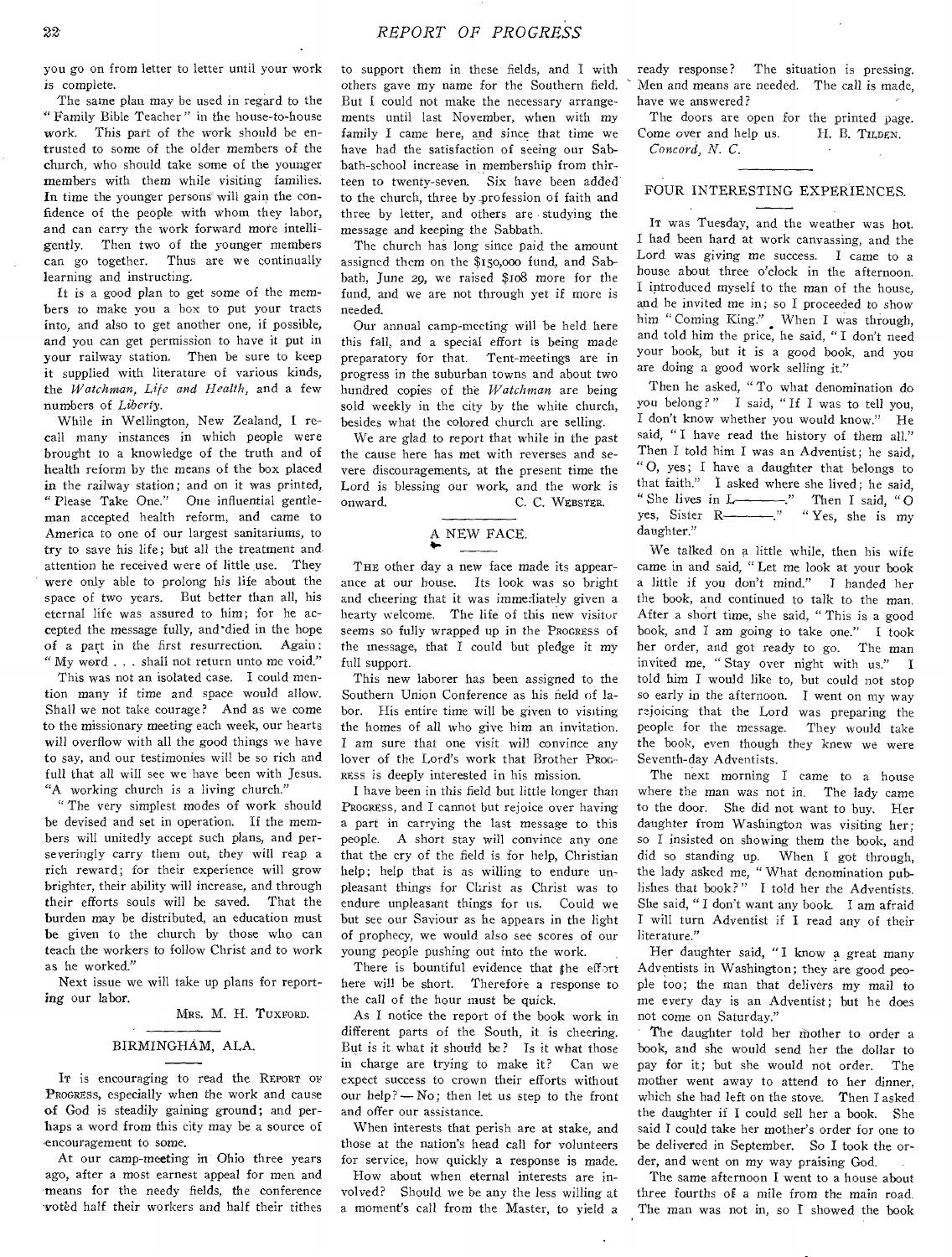to his wife. She liked it, but would not take one without her husband's consent.

I was almost ready to leave when the man came home. I showed him the book, but he did not want it. They also asked me to what denomination I belonged. I gave them the some answer I did the others. The lady said, "The Adventists had a trial in Spartanburg some time ago, and were made to pay a fine of one dollar." I told her that it was in January. We talked for a while, then I asked them again if I could sell them a book. They said they were not prepared, but 'I could take the order for one in September. So I left the place, filled with praise to God for his wonderful working upon the hearts of the people.

The following day I came to a house as the family were just leaving the dinner table. They asked me if I had been to dinner. I told them I had not; so the man told his wife to go and fix me something to eat. After dinner I showed them the book. This man also asked me to what denomination I be-I told him the Adventists. We talked for two hours and a half on different subjects in the Bible. We were only one thousand years .apart when I left, but he ordered "Coming King," and invited me to come again, and as I went away he asked me to write to him.

Brethren and sisters, do these incidents look as if the Lord is going to make a short work in the earth? Come, join the band and be one of those to share in the glory which will be given to the faithful. C. L. BELUE.

*Spartanburg, S. C.* 

# PROGRESS ALL ALONG THE LINE

PROGRESS was a welcome surprise, but we are living in a time of progress and surprises. As I look back over fifty years, and see the progress that has been made by the third angel's message, it is wonderful. The Lord has given us a great work to do, and there is no time to lose. The first and most important part for us to do is to get ready ourselves, and that means get right. When we as individuals are right before God, it will be a small matter to give the glorious news of the closing message to the honest seekers after more truth.

The Lord has placed in every land his word, which contains the message of the return of his Son, and the awful warning to those who are not prepared to greet him. The, great mass of intelligent people ia the earth have the Bible, and are not living up to the light that shines upon their pathway. Thus hay-, ing the warning, they will stand condemned before the Judge of the whole earth. The same danger of condemnation is before our own people. Those who have so much light shining upon their pathway, and are failing to practice the truth in their daily lives, will be found among the foolish virgins.

Any one knowingly doing wrong needs no more light. So let us examine ourselves with an open Bible before us, and, see what is lacking or what sin is cherished. Christ is finishing his work in the sanctuary above; soon will he lay aside his priestly robes, and put on the garments of vengeance; and he will come with all his holy angels with the reward in his hands to give every man according as his work shall be. A blessing rests upon all who keep his commandments; they will have right to the tree of life, and a home in the city of God. D. T. SHIREMAN.

# HOW TO FIND IT

Din you ever let slip from you a quotation that you wishi now you could recover? How will you go at it to secure it again?

Two of our leading workers have recently written the editor of the *Watchman,* asking him to recover for them certain quotations that they failed to preserve, when they had an opportunity to do so. It would have been an easy matter for them to preserve these quotations, if they had had a *Watchman* scrapbook. But, as it is, with the aid of the *Watchman* scrap-book column, it is not a very difficult matter to recover the quotations; for on June 25 four scrap-books, well filled, were sent to the *Watchman* office by one of our workers for use in making up the scrapbook column. The sender urges that extra care be used to avoid the loss of these books, and states that he would not pait with one of them for \$100. In that very one, which is prized so highly, we find both the quotations which our brethren called for, as noted above.

The *Watchman* column is at your service. While we must recognize continually the mission of the *Watchman* as a missionary paper, and not permit the scrap-book column to in any way injure its efficiency in this line, it can still be used to excellent advantage by our workers. If you have lost a quotation, and wish to recover it, tell us the gist of it, and we will endeavor to secure it for you. If you are well-supplied with quotations, generously share them with your fellow-laborers by supplying them to the scrap-book column of the *Watchman.* 

Whether you are supplied or not, you should keep abreast of the times by continual reference to the scrap-book column of the *Watchman.* The scrap-books are only 65 cents, postpaid, or two new yearly subscriptions to the *Watchman* and 15 cents for postage. Ad- $W$ atchman and 15 cents for postage. dress —

> THE WATCHMAN, *24th Ave. North, Nashville, Tenn.*

# EXTRACTS FROM LETTERS

WE daily receive most interesting letters from workers all over the field. We cannot give all of them attention as we would like, so will just mention one or two in this number of PROGRESS :—

Brother Maxwell, of Alpharetta, Ga., says: " I can truly say that I will be glad to cooperate with you in helping to build up the old missionary spirit here in the South; for I recognize that more work has been and can be accomplished through this means than by any other one means, that is, the distribution of literature, the lending of books, the writing of letters, the giving of Bible readings where the way is opened up by the printed page, etc. Every church should be a regularly organized missionary society, with each member actively engaged in the work, and why is this not the case? It must be because of a lack of interest. Can this interest be aroused? I hope that it can, and I believe it can, perhaps not in the fulness that we would wish, to see, but I am sure in much greater measure than at present.

" We have a very good organization, though there is room for better interest, and I hope to see it aroused, and so does each one that has an interest in the work — and this should be every member of the church. We would be glad of any suggestion whereby a greater interest can be aroused, and I will take the liberty to say that you will have our hearty cooperation."

# Elder R. M. Kilgore writes:—

" I certainly will hail with delight a revival of the old-time missionary operations, and will rejoice to see again the life and zeal that permeated the rank and file of our people in former years. I pray the Lord to bless you in your efforts as you take up this branch of the work, which, as you say, has faded out and become almost a thing of the past. It ought not so to be, since we are so much nearer the finished work, and the coming of the Lord."

Brother Page Shepard says :—

" It is timely counsel to return to the ' old paths; ' the tract and missionary work is helpful. I am very grateful to the Lord for his oversight along this line, in placing tried servants to look after this great field of Christian effort, and will greatly appreciate anything you can do for 'us in the way of giving counsel. I would like to start a librarian in our little church. Please inform me about the particular duties of such an office. I recall my earliest experiences in the truth. It was through the faithful labors and letters of Sister ———— that I was pointed to paths of victory, and obtained many blessings, and needed strength when my new-found faith was tried to the utmost."

Another brother writes from Vicksburg, Miss.:—

"Yes, the night is far spent, and the day will soon break, and we are sleeping in sweet repose. It is true our sweetest sleep is just ere daybreak, and this is truly the case with us as a people. Something must be done before the Lord comes.

"The next thing, I think, all our churches should take up the work of canvassing for the *Watchman.* I see no better way of getting the truth before the people than this method\_ I have two orphan girls who sell 150 papers<br>every week." M. H. T. every week."

MRS. WOOD, 322 S. Detroit Street, Warsaw, Ind., would like the *Watchman* and *Signs-* for missionary use." Address as above, post-paid.